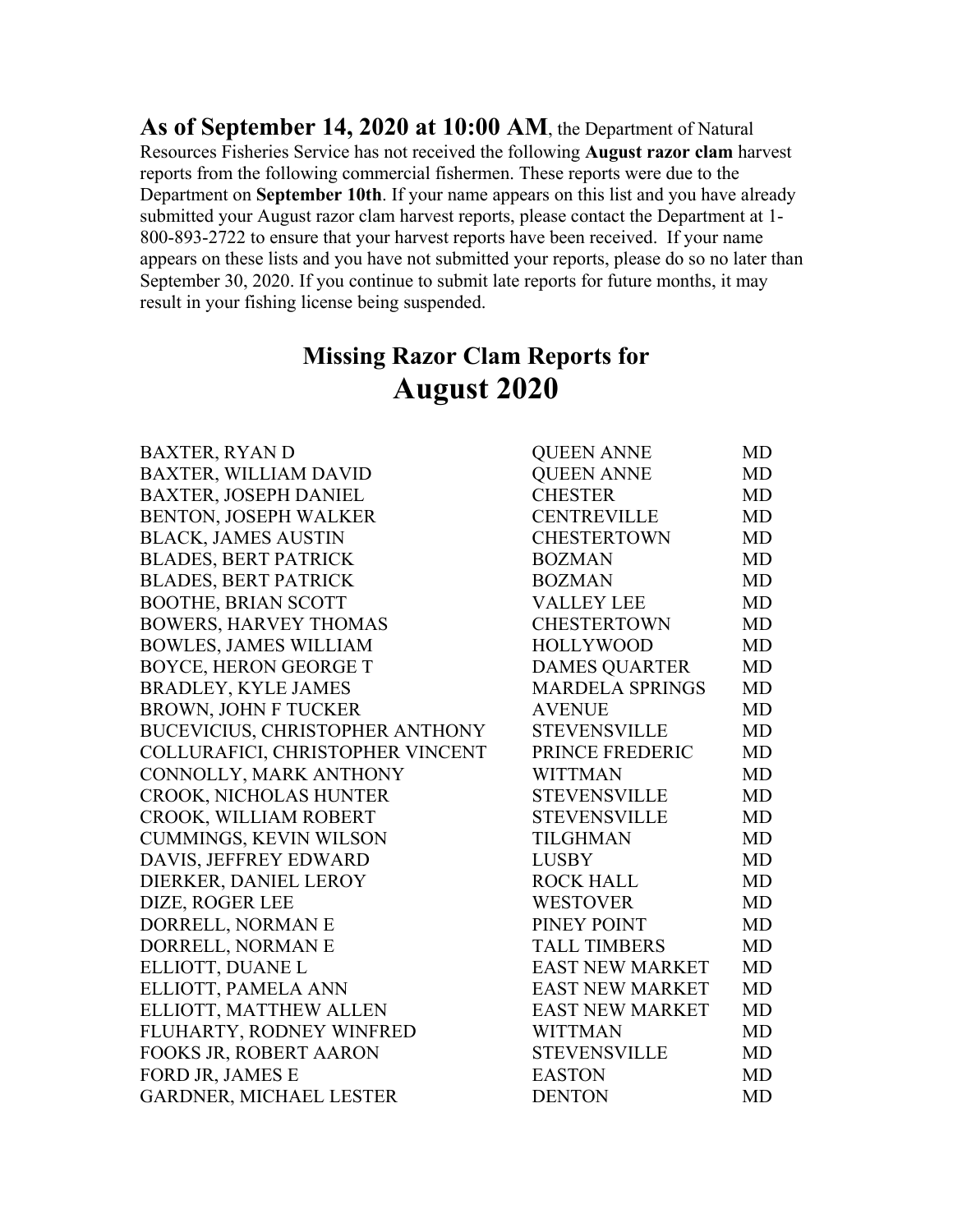| <b>GILMER, ROBERT WAYNE</b>   | <b>STEVENSVILLE</b>   | MD        |
|-------------------------------|-----------------------|-----------|
| <b>GOWE, LONNIE JAMES</b>     | WITTMAN               | <b>MD</b> |
| GRIMES JR, EDWARD ELLSWORTH   | <b>STEVENSVILLE</b>   | <b>MD</b> |
| HAMILTON, MICHAEL WAYNE       | <b>STEVENSVILLE</b>   | MD        |
| HAMPTON, ROBERT KENLEY        | <b>CENTREVILLE</b>    | <b>MD</b> |
| HANCOCK III, DAVID WILSON     | <b>STOCKTON</b>       | <b>MD</b> |
| HOLLAND, JOSHUA THOMAS        | PRINCESS ANNE         | <b>MD</b> |
| HOLLAND, KIP ALAN             | POCOMOKE CITY         | MD        |
| JANDA III, JEROME WILLIAM     | <b>TILGHMAN</b>       | MD        |
| JONES, CHARLES ANTHONY        | <b>NEAVITT</b>        | <b>MD</b> |
| <b>JONES, JACOB BRADFORD</b>  | <b>CHESTER</b>        | <b>MD</b> |
| <b>JONES, JAMES RICHARD</b>   | <b>CHESTER</b>        | <b>MD</b> |
| JONES, STEVEN ROY             | <b>WITTMAN</b>        | <b>MD</b> |
| JORETTE JR, JOHN EDWARD       | <b>CAMBRIDGE</b>      | <b>MD</b> |
| KAYHOE, CHRISTOPHER MATTHEW   | <b>CHESTER</b>        | <b>MD</b> |
| KETTERING III, JOHN WILLIAM   | <b>GRASONVILLE</b>    | <b>MD</b> |
| KETTERING, SCOTT AARON        | <b>CORDOVA</b>        | <b>MD</b> |
| KUBERT, JOSEPH WILLIAM        | <b>CENTREVILLE</b>    | <b>MD</b> |
| LAFOLLETTE JR, DAVID WAYNE    | <b>EASTON</b>         | <b>MD</b> |
| LEDNUM, MICHAEL ALAN          | TILGHMAN              | <b>MD</b> |
| LEDNUM, ALDON C               | TILGHMAN              | <b>MD</b> |
| LEE JR, THEODORE W            | <b>CHESTER</b>        | <b>MD</b> |
| LEE, SUZANNE DENISE           | <b>CENTREVILLE</b>    | <b>MD</b> |
| LEE, TROY DONALD              | <b>CENTREVILLE</b>    | <b>MD</b> |
| LEGG, CORY JOSEPH             | <b>CENTREVILLE</b>    | <b>MD</b> |
| LEONARD JR, JOSEPH JEREMIAH   | <b>SAINT MICHAELS</b> | MD        |
| LEWIS, CHRISTOPHER SHANNON    | <b>GREENSBORO</b>     | <b>MD</b> |
| LINGERMAN, CHRISTOPHER WESLEY | <b>ROCK HALL</b>      | MD        |
| LOWERY JR, EDWARD BRUCE       | <b>MCDANIEL</b>       | <b>MD</b> |
| LOWERY, BRYAN KEITH           | TILGHMAN              | <b>MD</b> |
| LYNCH, HERLEN VERNON          | <b>CENTREVILLE</b>    | <b>MD</b> |
| MALLONEE III, DANIEL KENNETH  | <b>EDGEWATER</b>      | <b>MD</b> |
| MARVEL, CHRISTOPHER LEE       | <b>GRASONVILLE</b>    | MD        |
| <b>MILLER, TROY DAWSON</b>    | TILGHMAN              | MD        |
| MILLIGAN JR, JOHN HARRISON    | <b>PRESTON</b>        | MD        |
| MORRIS JR, WILLIAM S          | <b>BUSHWOOD</b>       | <b>MD</b> |
| MOTOVIDLAK JR, JOHN EDWARD    | <b>WITTMAN</b>        | <b>MD</b> |
| MURPHY, LAWRENCE MICHAEL      | <b>TILGHMAN</b>       | <b>MD</b> |
| MURPHY, LAWRENCE MICHAEL      | <b>TILGHMAN</b>       | <b>MD</b> |
| NGUYEN, HUNG VAN              | <b>DENTON</b>         | <b>MD</b> |
| PELLETIER, MICHAEL DENNIS     | <b>ABELL</b>          | MD        |
| PEPPER, KYLE RYAN             | <b>EASTON</b>         | <b>MD</b> |
| PEPPER, MATTHEW COLIN         | <b>SAINT MICHAELS</b> | <b>MD</b> |
| PLATT, KENNETH HECTOR         | <b>CHESTERTOWN</b>    | MD        |
| PORTER, COREY PAUL            | <b>ROCK HALL</b>      | <b>MD</b> |
| PRITCHETT JR, STANLEY WILMOE  | <b>CAMBRIDGE</b>      | <b>MD</b> |
|                               |                       |           |